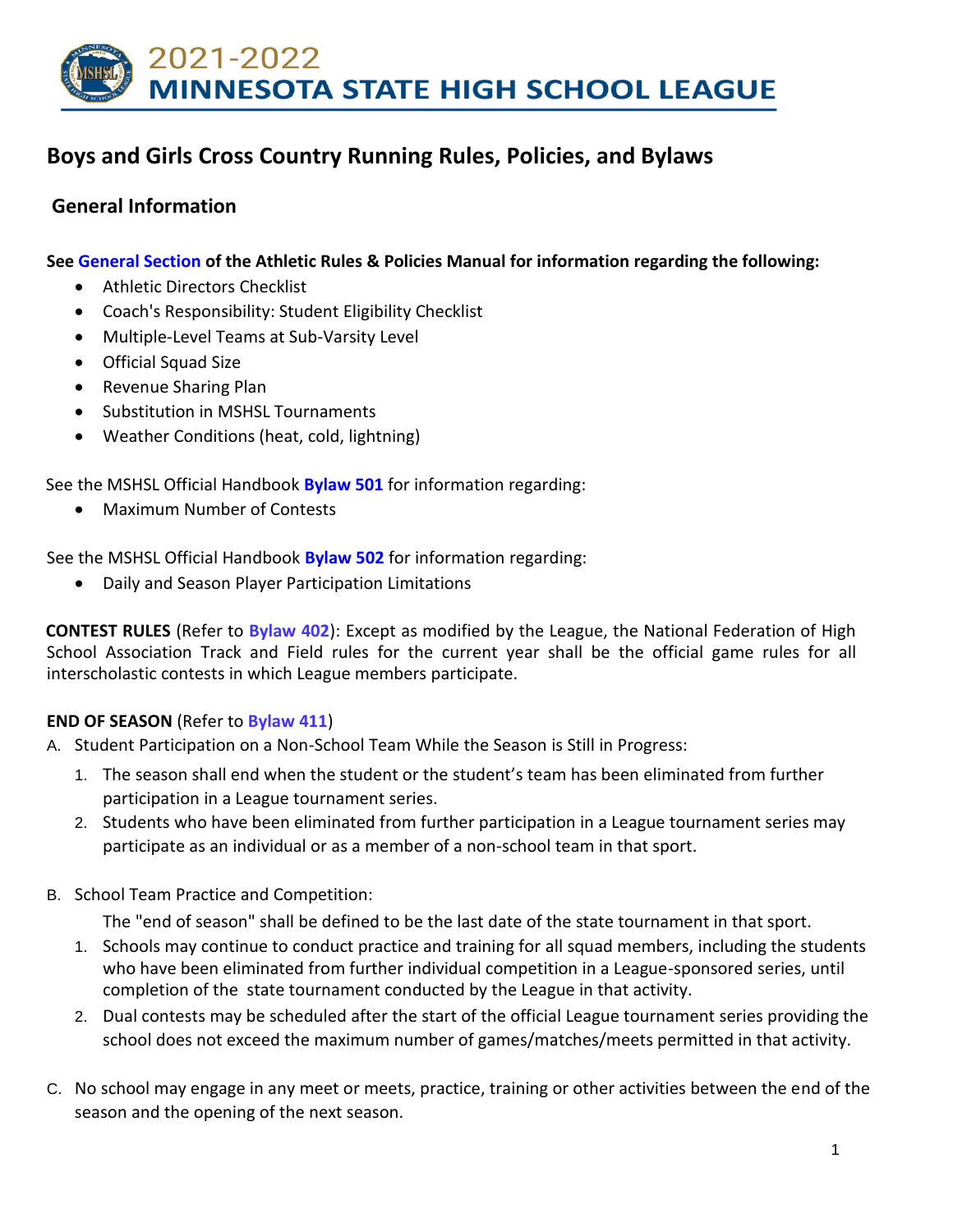D. During the Summer Vacation Period (**Bylaw 208** Non-School Competition and Training—Team and Individual Sports) members of a high school team may participate on a non-school team and they may receive coaching or training from a salaried or non-salaried member of the student's sophomore, B-squad, junior varsity or varsity high school coaching staff in that sport provided the school has approved a summer coaching waiver for the coach or coaches of that sport.

**VIDEO TAPING ANOTHER SCHOOL'S GAME:** It shall be an ethical violation to tape another school's game, meet or contest without their permission. Further it may be a violation of the laws governing copyrights. Each school owns the copyrights to their games, meets and contests. Taping another schools game without permission could constitute a violation of the copyright law.

### **RESPONSIBILITY FOR SPECTATOR CONDUCT**

In order to elevate standards of sportsmanship and encourage the growth of responsible citizenship among the students, member schools, fans and school personnel, the MSHSL held a Sportsmanship Summit and asked student participants to identify behavior expectations they felt should be in place at every school event.

These minimum behavior expectations provide a foundation upon which member schools, conferences, administrative regions and the League's Board of Directors can build specific guidelines for activities under their control.

MSHSL **Bylaw 409**, **RESPONSIBILITY FOR PARTICIPATING TEAMS, STUDENTS AND SPECTATORS**, speaks to this issue, directly, and **Bylaw 409-2** specifically states that, **"School officials shall be held responsible for the proper conduct of teams, team members, students and home spectators regardless of where the contest is being held."** 

In all MSHSL activities, each participating school shall designate a person or persons from that school to serve as crowd control supervisors or chaperones. MSHSL tournament staff may require school administrators to contact the tournament manager prior to the start of the tournament game so that they can be immediately contacted to respond to behavioral issues regarding their team members, students and/or spectators at the tournament site. Each supervisor or chaperone should be immediately identifiable to the students and to the tournament site ushers and other security personnel. This will help to coordinate crowd control between school supervisors and tournament site personnel. (8/9/05)

### **MSHSL MINIMAL BEHAVIOR EXPECTATIONS FOR REGULAR AND POST-SEASON TOURNAMENT COMPETITIONS:**

- Respect the American flag and the National Anthem.
- Spectators must wear clothing that covers the entire torso. Those who do not comply or who wear clothing that is vulgar, obscene or that in some other way inappropriate, as determined by school/tournament personnel, will be removed from the arena/stadium if they do not cooperate with this behavior expectation.
- The use of appropriate language is expected at all times. Profanity, negative chants, booing, trash talk, name calling, personal attacks or other acts of disrespect are unacceptable and must be immediately addressed by school and/or tournament administrators.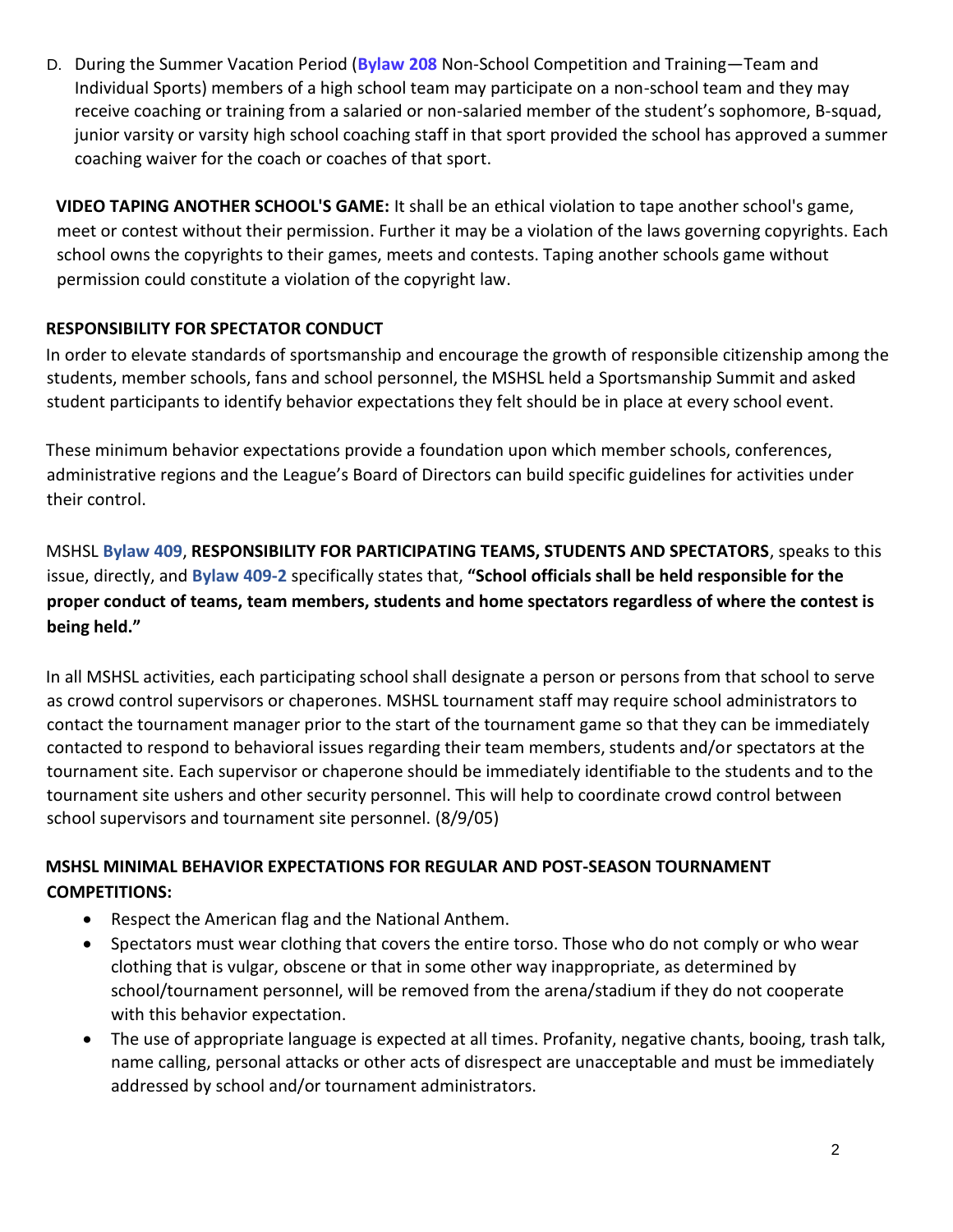- Respect the game/contest. Under no condition shall anyone other than the members of the official squad enter the playing surface. No one may interfere with the contest in any way.
- Handheld signs, which do not obstruct the view of others, will be permitted provided they are in good taste. Signs, message boards, "white" boards or other similar items contest/tournament officials deem to be in poor taste will be removed.
- Artificial noise makers (i.e. megaphones, cowbells, sirens, whistles, thunder sticks, and other similar items) are not allowed.
- Laser lights are strictly prohibited.

**THANK YOU** for supporting your student athletes and fine arts participants and for providing a positive environment in which educational activities are conducted.

# **CROSS COUNTRY RUNNING – Regular Season**

See the MSHSL Official Handbook **[Bylaw 507](http://www.mshsl.org/mshsl/publications/code/handbook/500%20Bylaws.doc)** [fo](http://www.mshsl.org/mshsl/publications/code/handbook/500%20Bylaws.doc)r information regarding the following:

- Contests
- Equipment Issued
- Last Date to Join a Team
- Player Participation Limitations Practice Sessions Before First Contest Season Begins

### **DISTANCE –** 5000 meters (3.1 miles)

**NOTE:** The 5K requirement is for the varsity level meets unless the meet director or games committee adjusts the race distance because of weather or some other unforeseen reason. The race distance for lower level meets (B-Squad, JV) may be less than 5K. The National Federation Cross Country Rules Book states that a cross country course shall be 2,500 to 5,000 meters (1.5 to 3.1 miles) in length.

**Road Races:** A cross country runner may run as an individual competitor in road races, fun runs, marathons and races for a cause of any distance through Labor Day. If they run in these kind of events after Labor Day, the distance run in the competition must be significantly different in length than the distance run in high school cross country. Significantly different is defined as one-kilometer difference in race length.

# **CROSS COUNTRY RUNNING INFORMATION – Post Season**

## **ELIGIBILITY DURING LEAGUE-SPONSORED TOURNAMENT (SUBSECTION, SECTION & STATE)**

Refer to **Bylaw 206**: A student must be fully eligible under all local school district policies, MSHSL Bylaws and Rules & Policies to be in uniform, occupy the bench or playing area, participate and receive individual and/or team awards, including all-tournament honors, in the awards ceremony.

## **MINIMUM REQUIREMENTS FOR PARTICIPATION IN LEAGUE-SPONSORED TOURNAMENTS**

Refer to **Bylaw 405**: A member school must schedule a minimum of three interscholastic varsity games, meets or matches to qualify for League-sponsored tournament participation in that sport.